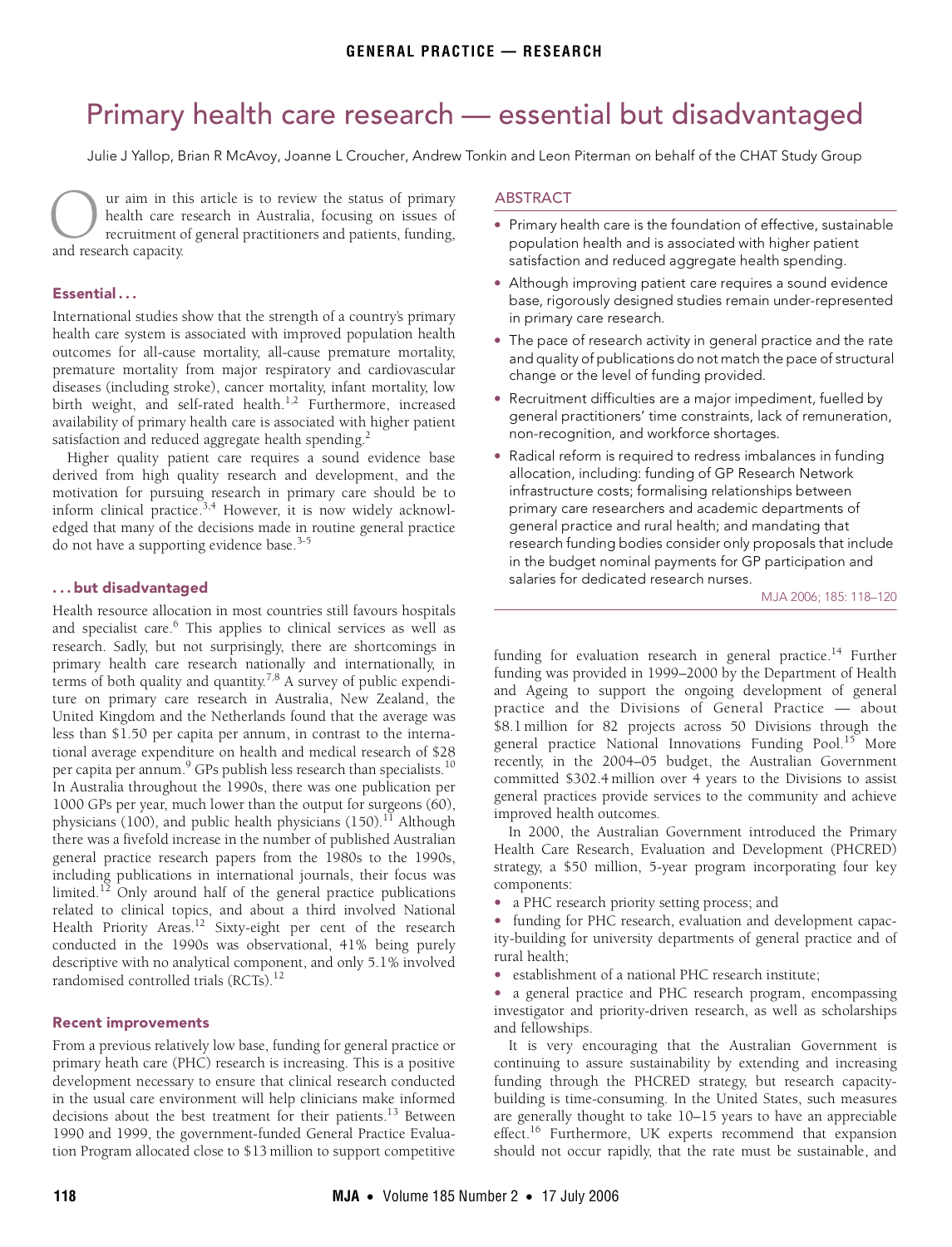#### **Recruitment in the Chronic Heart-failure Assistance by Telephone study**

The Chronic Heart-failure Assistance by Telephone (CHAT) study is a national randomised controlled cluster-design trial. It tests a "system of care" designed to support general practitioners and their patients with chronic heart failure.[22](#page-2-19) This study is particularly relevant to general practice because of its discipline-specific focus, a feature identified as a key enabler needed to increase research capacity in rural primary health care.[23](#page-2-20)

Experienced researchers set out to recruit around 200 GPs Australiawide to enrol more than 600 patients with chronic heart failure (mean of about three patients per GP). As there are more than 22 000 registered GPs in Australia and chronic heart failure is a common chronic disease, researchers estimated recruitment would take no longer than 12 months.

A comprehensive suite of proven recruitment methods was implemented. This included obtaining reliable data to estimate patient availability, publicising the study via the Divisions of General Practice and journals of general practice, engaging cardiologists to act as "local champions", and sending one-page "fax back" expression-of-interest letters directly inviting GPs to take part. Regular newsletters were sent to participating GPs and patients to provide encouragement and feedback. Face-to-face visits were excluded because of cost, distance and timelines.

Slow recruitment necessitated the development and implementation of several additional, innovative strategies. For example, we sought extra funding to broadcast a satellite TV program over the Rural Health Education Network, focusing on improving outcomes for rural and remote patients with chronic heart failure, as well as recruiting GPs into the study.

Two years later, although more than 250 GPs have enrolled, only 320 patients have been recruited. This is despite compelling evidence from a recent Australian study that high rates of chronic heart failure continue.<sup>24</sup> While recruitment is ongoing, the results so far reflect the general malaise of general practice research. Poor response rates have been previously shown as common in research projects<sup>20</sup> and GP surveys.<sup>[25](#page-2-23)</sup>

Of the GPs contacted regarding the CHAT study, less than 3% eventually enrolled. Moreover, of those GPs who have been enrolled for 3 months and more, 51.6% have yet to commence recruiting patients.

that dashes for growth should be avoided.<sup>3</sup> Although international indications are that the network approach is proving to be successful in developing and building research capacity, $17$  there is still a long way to go. $18$ 

#### **Ongoing difficulties**

Although RCTs are the best study design for assessing an intervention because they reduce confounding and bias, $19$  rigorously designed studies remain under-represented in primary care research. Moreover, recruitment difficulties impede many studies in primary care.[20](#page-2-22) The costs of failed trials are significant, and include wasted resources and the discouragement of primary care professionals from cooperating in further research. As a consequence, unsuccessful trials can have a critical effect on an already inadequate primary care research base.<sup>21</sup>

In the Box, we describe the recruitment experience from a current large Australian trial supported by the National Health and Medical Research Council (NHMRC). This helps illustrate the

difficulties continuing to face general practice research and researchers. Significant proportions of non-recruiters have also been observed in other studies.<sup>26</sup> This suggests that, although GPs are interested in research, they face practical barriers to full participation. Oft-cited impediments include time pressures and the lack of adequate compensation to offset costs.<sup>[20](#page-2-22)[,27](#page-2-27),28</sup> GPs should have ownership of research in which they are involved. It is critical to ensure their full engagement in the design and implementation stages, and paramount to recognise their contribution fully.

The pace of research activity in general practice and the rate and quality of publications do not match the pace of structural change or the funding provided by government to support such change. For example, \$75 million are allocated annually to Divisions of General Practice, whereas \$15.8 million, \$9.4 million, \$12.9 million, \$33.9 million, and \$76 million, respectively, are allocated for specific initiatives such as diabetes management plans, asthma management plans, the cervical screening program, the Better Outcomes in Mental Health program and the Medicare Plus package. This compares with \$12.5 million of research funding annually over 4 years to support the PHCRED program.

The \$1.5 million Primary Health Care Researcher Development Program aims to increase the number and range of people with knowledge and skills in PHC evaluation and research by targeting PHC workers, graduates of other disciplines working within PHC, and consumers. To date, it has not significantly increased GP participation in research, but has increased the number of non-GP researchers working on GP research projects. At the time of reporting, of the original allocation of 60 placements, 54 were filled, of which 16 were GPs and 38 were non-GP researchers.<sup>[18](#page-2-18)</sup> This is fine, but it does not overcome the problem that GPs are still required to recruit their patients into clinical research trials and provide data to measure the efficacy of these interventions. Significant success has occurred when practices have been funded for participation in research, for example, in the National Primary Care Collaborative and in the Second Australian National Blood Pressure Study, where dedicated "research" nurses have reduced the burden of active participation for the GPs.<sup>[29,](#page-2-29)[30](#page-2-30)</sup> Recruitment success has also been achieved when GPs are provided with a nominal payment for each patient recruited, as compensation for costs associated with participation.[30](#page-2-30),[31](#page-2-31)

Unless there is a significant injection of government funds to build and support dedicated clinical GP research networks (annual infrastructure costs in the US are estimated to range from US\$69 700 for a basic network to US\$287 600 for a moderately complex network),<sup>32</sup> we may find that the corporate health sector, supported by the pharmaceutical industry, will be driving the future clinical research agenda in general practice. $33$ 

#### **Conclusion**

It is time to review funding and capacity-building and to acknowledge that the potential to financially support non-GPs (eg, nurses, psychologists and epidemiologists) to work as researchers in general practice may yield better outcomes than hoping that GPs in the current system will metamorphose into researchers. Coupled with practice incentive payments for participation in accredited research projects, this may improve recruitment, participation and outcomes.